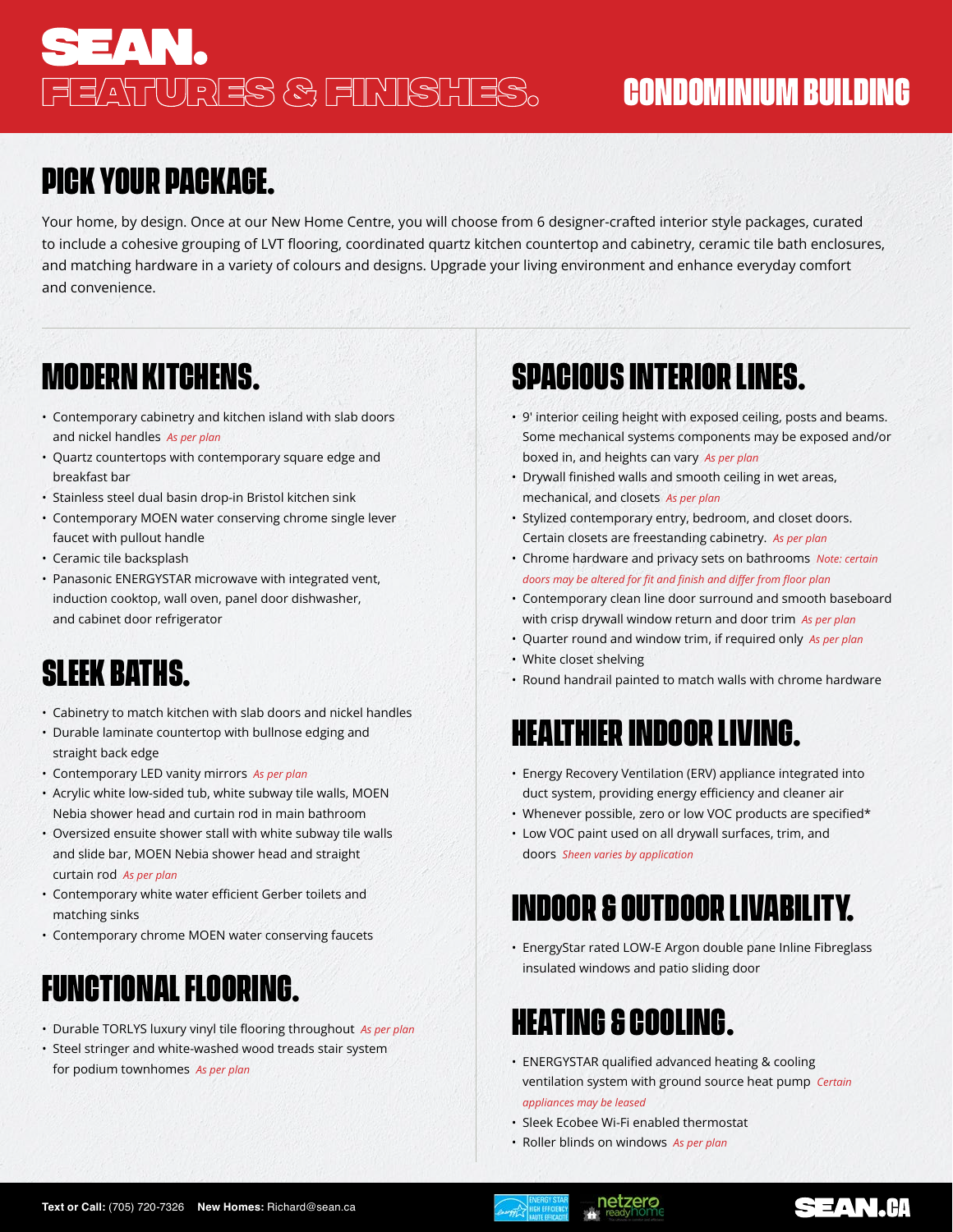# **SEAN.** FEATURES & FINISHES. **CONDOMINIUM BUILDING**

#### **UTILITARIAN BY DESIGN.**

- Hot & cold water supply & grey water discharge pipe in laundry area. Ducted dryer vent and light
- Exterior electrical outlets on patio and/or balcony
- Hardwired smoke detector in rooms with CO detector on third floor
- LED lighted mirror in baths
- Ceiling and/or wall LED light fixtures as per plan in finished areas *As per fixture*
- Lights at all exterior doors and porch ceiling *As per plan and style*
- White decora switches and traditional receptacles
- Wall receptacle and ceiling light in garage *As per plan*
- One telephone/CAT 5 outlet & one cable outlet per floor
- One USB outlet in main bedroom, WFH rooms, and kitchen

#### **EXTERIOR STYLE & LEADING EDGE BUILDING PRACTICES.**

- Exterior cladding to include a combination of the following materials: steel siding/aluminum trim/soffit/fascia/eaves with downspouts, steel roofing, clay brick
- Color coordinated exterior railings
- Black exterior contemporary style lamps
- Patio of poured concrete and/or pavers with steps *As required*
- Cross Laminated Timber building with structural steel and/or wood stud walls.

### **THE TINY PRINT.**

In an effort to build a better product for you in terms of livability, design, structure, and sustainability, SEAN. reserves the right to alter building components, dimensions, areas, footage, location of doors, windows, and specifications etc., in our sole discretion and to operate within TARION and OBC parameters. Room sizes on brochures are calculated at design stage and may vary to permit drawings, total square foot size of home based on Tarion Builder Bulletin 22 guidelines. Exposed beams, posts and ceilings may be altered at construction stage in builder's discretion. Building permits from City of Barrie are not finalized and may require certain site plan and housing changes, which purchaser agrees to accept. Specifications, terms and conditions are subject to change without notice. Mandatory charges may be required to accommodate OBC changes or bylaw changes or permit requirements identified after sale to Purchaser, in Vendor's discretion acting reasonably.

In certain areas of condos, mechanical systems may be left exposed.

Purchaser acknowledges and agrees that variations in colour and shade uniformity may occur and the colours, patterns, and availability of samples displayed in the New Home Centre and website may vary from those displayed and those available at time of selection. Mixing of package choices is not allowed. Customizations to pre-selected upgrades for standard package items are available at additional cost. Flooring and stairs and finishes may react to normal fluctuation in humidity levels. We offer preselected customizations, and purchaser shall have the right to choose the style or colour of an item where a choice exists from the designer packages. SEAN. reserves the right to substitute different brands of similar quality to those specified on the website dependent upon availability, pricing and selection. Basement stairs may be constructed as steel stringer wood tread or wood stringer with LVT cladding, as per plan. HVAC mechanical locations are subject to change without notice. Ceilings and walls may be modified to accommodate mechanical systems. Certain closets may have lowered headroom or raised floors. Certain units may have combo heat pump dryer and washer laundry under cabinet in kitchen with pantry above. Second door into washroom is optional. Certain walls are half walls or do not reach ceiling as per design. Closet doors may be swing or bifold design

Purchaser acknowledges that the Vendor's sales office and marketing materials have been created for public display purposes and contains certain feature upgrade finishes, optional items and custom changes that are not included in the basic model. Artistic renderings of house elevations are artist's impression and detailing may vary from that shown and based on each block's unit composition.

Number of steps at front and rear may vary from that shown according to grading conditions and municipal requirements, and landings and garage man-doors may be altered or removed based on grade if required. Grading may dictate steps, dropped landings, stairs in garage, retaining walls, deck height and stairs, railings at SEAN.'s discretion.

The Purchaser shall indemnify and save the Vendor, its servants and agents harmless from all action, claims, and demands for upon or by reason of any damages, loss or injury to person or property of the Purchaser or any of his friends, relatives, workmen or agents who have entered on the real property or any part of the subdivision of which the real property forms a part whether with or without the authorization expressed or implied by the Vendor.

Homes fronting municipal road may require air conditioning for sound abatement and purchaser agrees to accept an addition to the purchase price at builder's cost or the HVAC rental agreement. From time to time, certain contents of the purchase & sale agreements (including schedules) may change without express notice and any changes will be published at SEAN.CA and are binding upon purchaser. Tarion warranties and registrations, and municipal hookup fees are at purchaser's cost. All items specified "as per plan".

\* All items listed as "low"or "Zero VOC" cannot be guaranteed though the use of these items are specified for use by trades. SEAN. builds in a method that we believe is a more environmentally friendly manner to promote a healthier and energy efficient lifestyle, however this is not a substitute for an individual's lifestyle choices, nor do we claim any future health benefits from our products nor construction methods. Implied and stated efficiencies are based on typical usage and occupant assumptions and may vary in actuality with different usage and occupant loads. \* All items listed as "low"or "Zero VOC" cannot be guaranteed though the use of these items are specified for use by trades.

Purchaser agrees to not enter any house during construction unless invited and accompanied by a Sean Representative.

February 16 2022. E. & O.E.



netzero

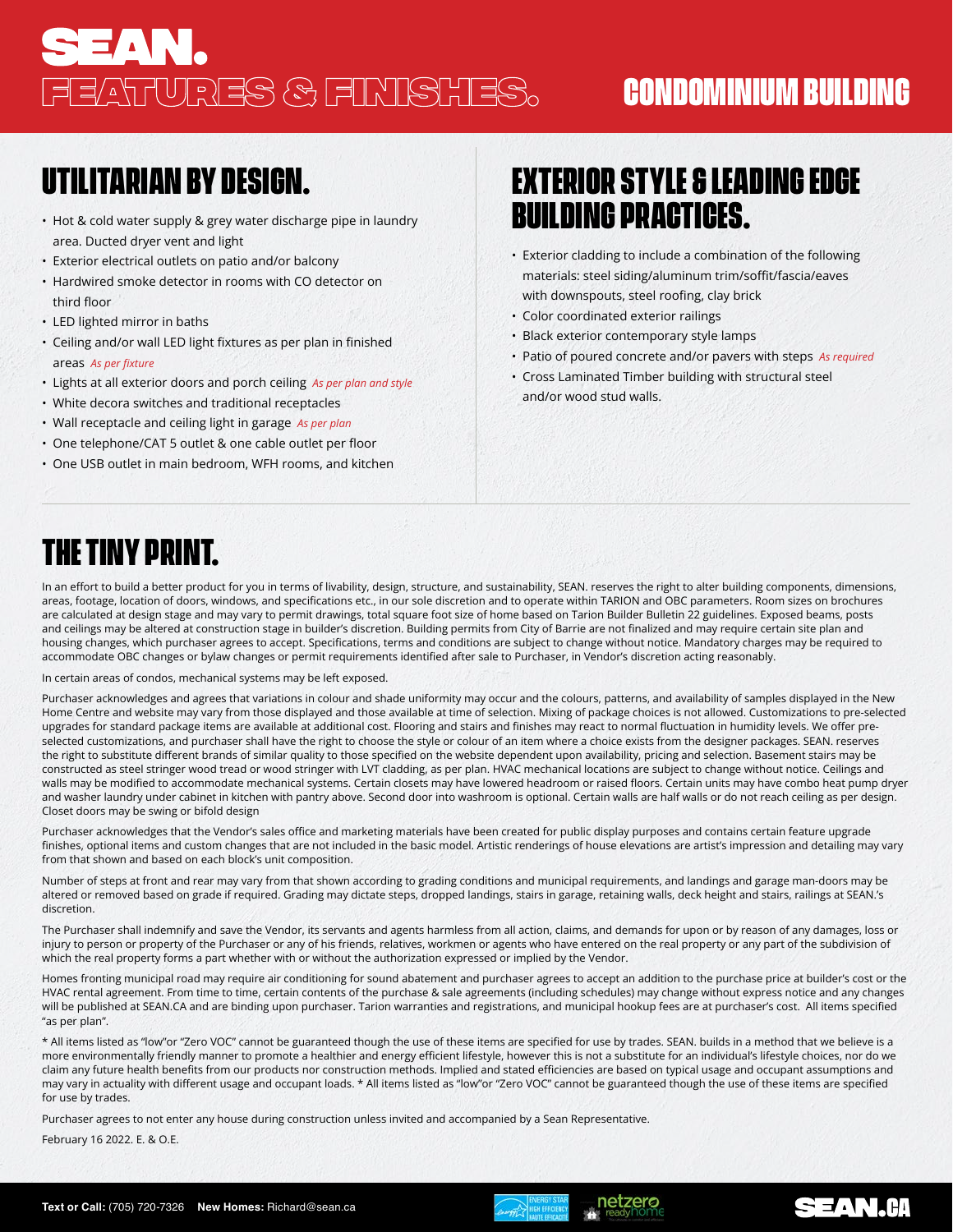# **SEAN.** FEATURES & FINISHES. **TOWNHOMES**

## **PICK YOUR PACKAGE.**

Your home, by design. Once at our New Home Centre, you will choose from 6 designer-crafted interior style packages, curated to include a cohesive grouping of LVT flooring, coordinated quartz kitchen countertop and cabinetry, ceramic tile bath enclosures, and matching hardware in a variety of colours and designs. Upgrade your living environment and enhance everyday comfort and convenience.

#### **MODERN KITCHENS.**

- Contemporary cabinetry and kitchen island with slab doors and nickel handles
- Quartz countertops with contemporary, square edge and breakfast bar
- Stainless steel dual basin drop-in Bristol kitchen sink
- Contemporary MOEN water conserving chrome single lever faucet with pullout handle
- Ceramic tile backsplash
- Panasonic ENERGYSTAR microwave with integrated vent, induction cooktop, wall oven, panel door dishwasher, and cabinet door refrigerator

### **SLEEK BATHS.**

- Cabinetry to match kitchen, with slab doors and nickel handles
- Durable laminate countertop with bullnose edging and straight back edge
- Contemporary LED vanity mirrors *As per plan*
- Acrylic white, low-sided tub, white subway tile walls, MOEN Nebia showerhead & curtain rod in main bathroom
- Oversized ensuite shower stall with white subway tile walls and slide bar, MOEN Nebia showerhead & curtain rod straight curtain rod *As per plan*
- Contemporary white water-efficient Gerber toilets and matching sinks
- Contemporary chrome MOEN water conserving faucets

#### **FUNCTIONAL FLOORING.**

- Durable TORLYS luxury vinyl tile flooring throughout with matching stair ground to main floors *As per plan*
- Steel stringer and white-washed wood treads stair system main to third floors

# **SPACIOUS INTERIOR LINES.**

- 9' interior ceiling height on ground and main floors, 8' height bedroom floor(s)
- Smooth ceilings and drywall finished walls throughout
- Stylized contemporary doors and closet doors *As per plan*
- Chrome hardware and privacy sets on bathrooms *Note, certain doors may be altered for fit and finish and differ from floor plan*
- Contemporary clean line door surround and smooth baseboard, with crisp drywall window return and door trim
- Quarter round and window trim, if required only *As per plan*
- White closet shelving
- Round handrail painted to match walls with chrome hardware

### **HEALTHIER INDOOR LIVING.**

- Energy Recovery Ventilation (ERV) appliance integrated into duct system, providing energy efficiency and cleaner air
- Whenever possible, zero or low VOC products are specified\*
- Low VOC paint used on all drywall surfaces, trim and doors *Sheen varies by application*
- Guaranteed EnergyStar air tightness test and 3rd party certification

## **INDOOR & OUTDOOR LIVABILITY.**

- EnergyStar rated LOW-E Argon double pane Inline Fibreglass insulated windows and patio sliding door
- Inline Fibreglass rail and stile entry door with tri-point lock and window *As per elevation*





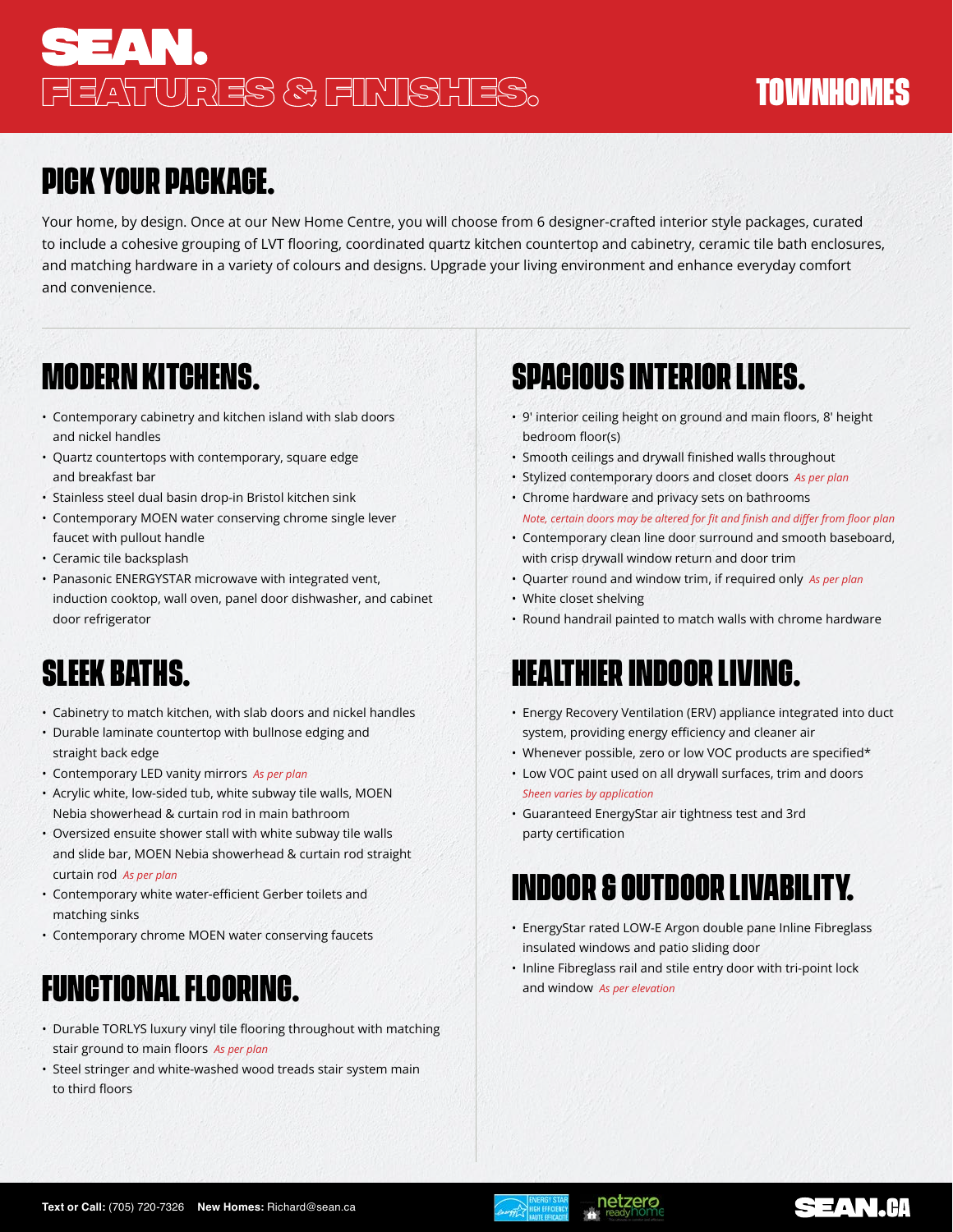# **SEAN.** FEATURES & FINISHES. **TOWNHOMES**

#### **HEATING & COOLING.**

- ENERGYSTAR qualified advanced heating & cooling ventilation system with ground source heat pump *Certain appliances may be leased*
- ENERGYSTAR qualified advanced water heating system *Certain appliances may be leased*
- Optional solar panel array as per roof plan *Leased*
- Drain water energy recovery device *If required*
- Sleek Ecobee Wi-Fi enabled thermostat
- Advanced insulation and air sealing package, with insulation as (nominal), R60 attic, minimum R20 exterior walls w/ R5 exterior, R31 spray insulation garage
- ceilings and projections, R10 below grade
- Foam insulation around exterior doors & windows complete with advanced house wrap & over applicable exterior areas
- Optional roller blinds on windows *As per plan*

## **UTILITARIAN BY DESIGN.**

- Exterior hose connection in garage or mechanical room with light
- Hot & cold water supply & grey water discharge pipe in laundry area. Ducted dryer vent and light.
- 100 amp electrical service with circuit breakers w/ appropriate appliance *outlets In builder's discretion*
- Exterior electrical outlets on patio and deck
- Hardwired smoke detector in rooms, with CO detector on third floor
- LED lighted mirror in baths
- Two pot lights in kitchen area *As per plan*
- Ceiling LED light fixtures as per plan in finished areas *As per fixture*
- Lights at all exterior doors and porch ceiling *As per plan and style*
- White decora switches and traditional receptacles
- Wall receptacle and ceiling light in garage *As per plan*
- One telephone/CAT 5 outlet & one cable outlet per floor
- One USB outlet in main bedroom, WFH rooms and kitchen

# **EXTERIOR STYLE.**

- Exterior cladding to include a combination of the following materials: steel siding/aluminum trim/soffit/fascia/eaves with downspouts, steel roofing, clay brick
- Color coordinated exterior railings
- Black exterior contemporary style lamps
- Driveway or apron surfaced with asphalt or concrete
- Patio of poured concrete and/or pavers with steps *As required*
- Rear entrance with pre-cast steps or wood deck and steps *As required*
- Deck determined by grade/access requirements & home type
- Contemporary house number and metal grip set & deadbolt for front door
- Clean line painted panel garage door

# **LEADING EDGE BUILDING PRACTICES.**

- Optimal Value Engineered (OVE) framing assembly of engineered sub-floors with OSB tongue & groove sub-flooring, sanded, glued & screwed with prefab engineered roof trusses with OSB sheathing and 2"x6" exterior wall construction of dimensional studs
- OVE 2"x6" interior walls to accommodate structural/vents/ plumbing waste pipes, stacks and heating ducts. *2"x4" interior walls are used in certain areas*
- 2"x4" load bearing interior walls were required
- Structural mechanical fastening system components for a more resilient and durable home *As per plan*